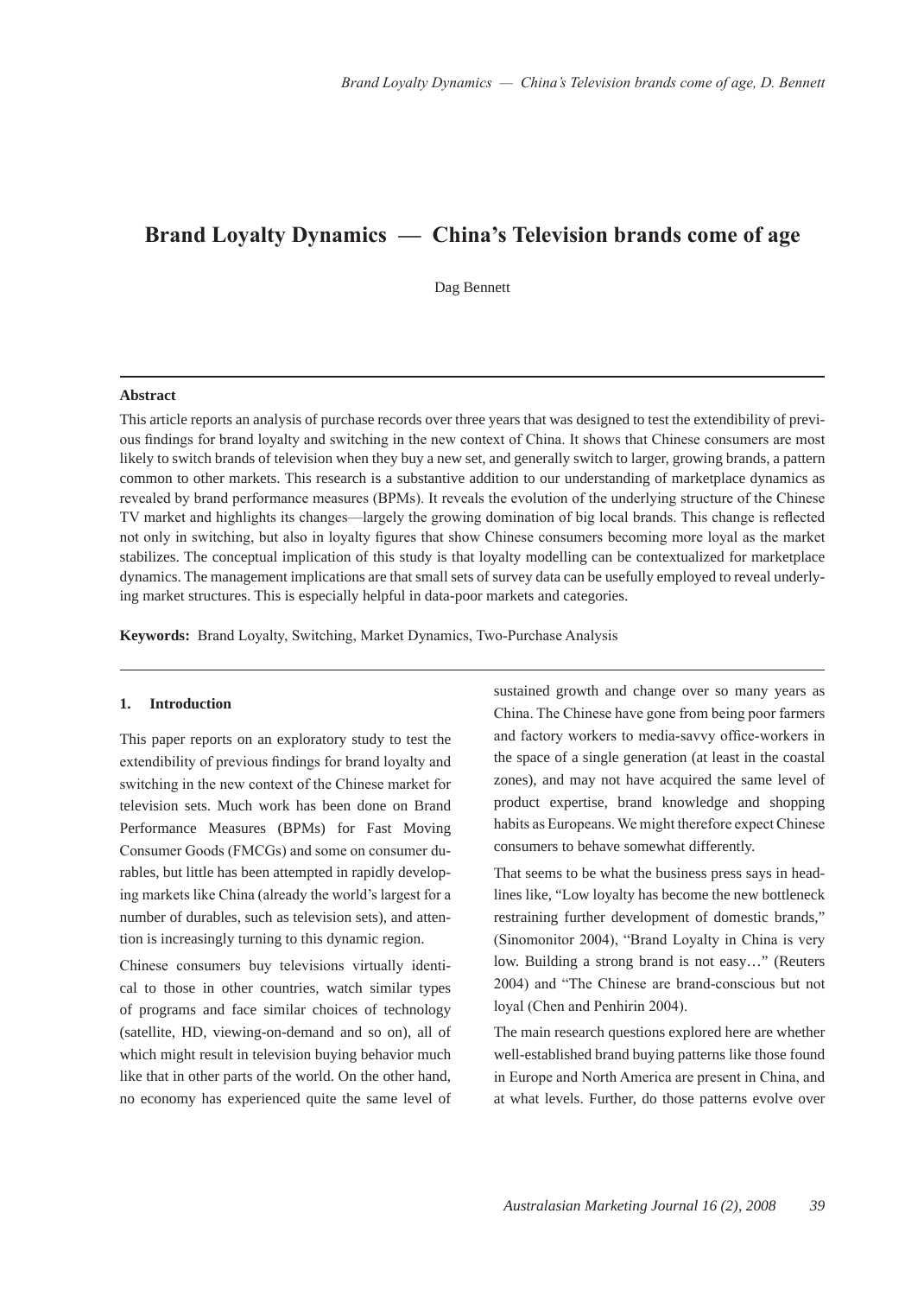time or change in a way that can be explained by reference to existing knowledge of brand buying patterns?

To answer these questions, surveys were conducted amongst Chinese television buyers in April 2004, 2005 and 2006. All three independent surveys asked 400 TV buyers in large coastal cities about the brands of the TVs they had bought on the last two purchase occasions (see appendix A for demographic information). 273 (68%) of respondents in 2004, 296 (74%) in 2005 and 311 (78%) in 2006 had bought at least two TVs, with an average of six years between purchases. Moreover, about a quarter had more than one TV in their homes, figures consistent with marketplace data showing that in the coastal zones household penetration for TVs reached 100% in 2003 (Datamonitor 2006). The data were organized into brand switching tables and modelled using the Duplication of Purchase Law (DoP). The results are laid out in section 5 and show that switching patterns in China are similar to those in better-studied markets. Loyalty, discussed in section 7, is low, but is becoming more similar.

#### **2. Dynamic market conditions**

In the 1980s, the Chinese purchased fewer than 10,000 television sets per year, but in 2005, they bought 43 million (Datamonitor 2006). The country now has nearly 350m TVs, compared to 300m in the US (Rapid Intelligence Pty. 2006). And while the majority are traditional Cathode Ray Tube (CRT) types, growth in sales over the past few years has come mainly from the rapid commercialization of new TV display technologies such as PDP, LCD and others. Chinese consumers not only buy ever more TVs, they buy bigger, fancier, pricier ones, making the Chinese TV market the most dynamic in the world.

While Chinese manufacturers have long been producing televisions for foreign companies--20-30 million sets are exported each year (Datamonitor 2006) efforts to capture the local market with their own brands are relatively new. These focus mostly on low cost CRT TVs because that is where manufacturing strength lies and because Chinese firms must pay royalties to patent holders to use the latest technology, making it nearly impossible to secure a price advantage. As a result, while foreign brands sell only about 30% of all units, they capture about 60% of the revenue in the marketplace (McKinsey Quarterly 2006).

At the same time, China has fierce competition and frequent price wars (Euromonitor 2005). Chinese firms generally attempt to expand with aggressive pricing that depresses profitability in the entire industry. On the other hand, this rewards domestic producers' advantages in cost control and distribution and squeezes out less competitive firms. The giants have even begun to leverage their strength in China to become truly global—TCL's purchase of Thomson/RCA made it the largest TV manufacturer on Earth (Fortune 2004). Even so, there is much room for modernization--only about a third of TV sales in china are through modern, service-providing retailers (Datamonitor 2006), though the largest--Gome, Sunning, Yongle and Five Star, are growing by up to 35% per year (Fortune 2007). This expansion of product availability will probably be of most benefit to the high volume producers.

But what are the effects of these dynamics on bedrock marketing concepts such as brand loyalty? Do new sales come from existing customers (loyalty) or from customers of other brands (switching)? What happens to loyalty as the marketplace evolves and consumers face new technology and brand choices? And how are these changes reflected in BPMs?

#### **3. Brand Buying Evolves**

While most work on behavioural brand loyalty uses panel data, this is often unavailable or unreliable (emerging markets), or too expensive to gather (infrequently bought goods, subscription markets). The available data are then limited to separate one-off surveys made up of individual interviews, which can be used to establish market structure and brand loyalty patterns (Dall'Olmo Riley 2000, Wright, Sharp & Sharp 2002).

The data here were analyzed using a Two-Purchase technique that reliably generates BPMs such as repeat purchase loyalty (Bennett, Ehrenberg & Goodhardt

<sup>1)</sup> PDP = Plasma Display Panel, LCD = Liquid Crystal Display, FPD = Flat Panel Display, RPTV = Rear Projection Television, MD RPTV = Micro-Display Rear Projection Television, DAB = Digital Audio Broadcasting